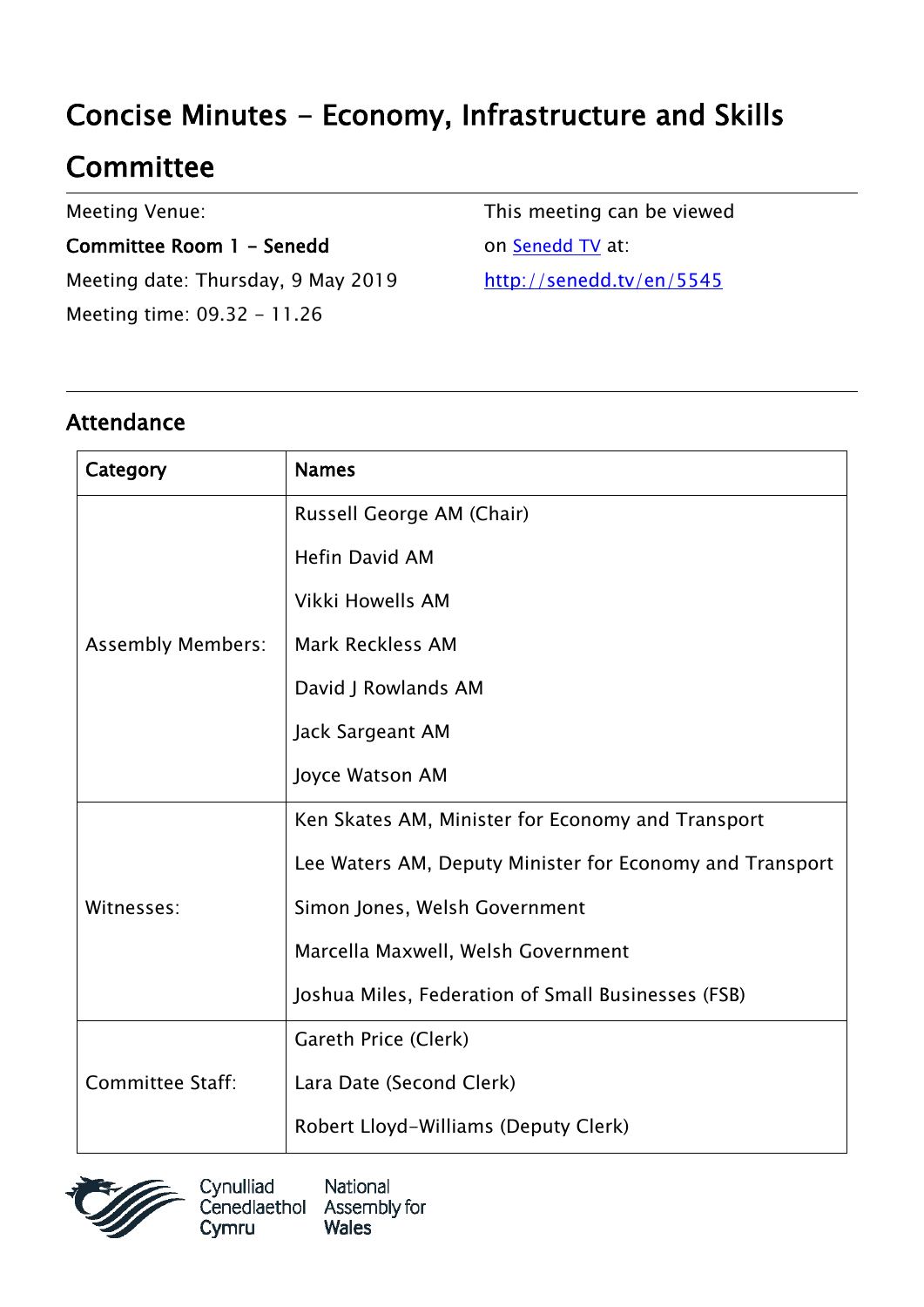| Andrew Minnis (Researcher) |
|----------------------------|
| Sara Moran (Researcher)    |

#### 1 Introductions, apologies, substitutions and declarations of interest

- 1.1 Apologies were received by Bethan Sayed AM
- 1.2 There were no substitutions or declarations of interest

#### 2 Paper(s) to note

- 2.1 Letter to Chair Economy, Infrastructure and Skills Committee from Professor Julie Lydon Universities Wales regarding the Committees report on research and innovation in Wales
- 2.1.1 The letter was noted by the Committee

#### 2.2 Further information from UK Hospitality re Role of Regional Skills Partnerships

- 2.2.1 The additional information was noted by the Committee
- 2.3 Letter from the Chair Economy, Infrastructure and Skills Committee to the Auditor General for Wales regarding the Committees report on Autumn Rail Disruption
- 2.3.1 The letter was noted by the Committee
- 2.4 Letter from the Chair Economy, Infrastructure and Skills Committee to the Minister for Economy and Transport regarding an update of the National Transport Finance Plan
- 2.4.1 The letter was noted by the Committee
- 2.5 Letter to Chair Economy, Infrastructure and Skills Committee from the Deputy Minister for Housing and Local Government regarding further information from EIS Committee meeting held on the 27 March 2019
- 2.5.1 The letter was noted by the Committee